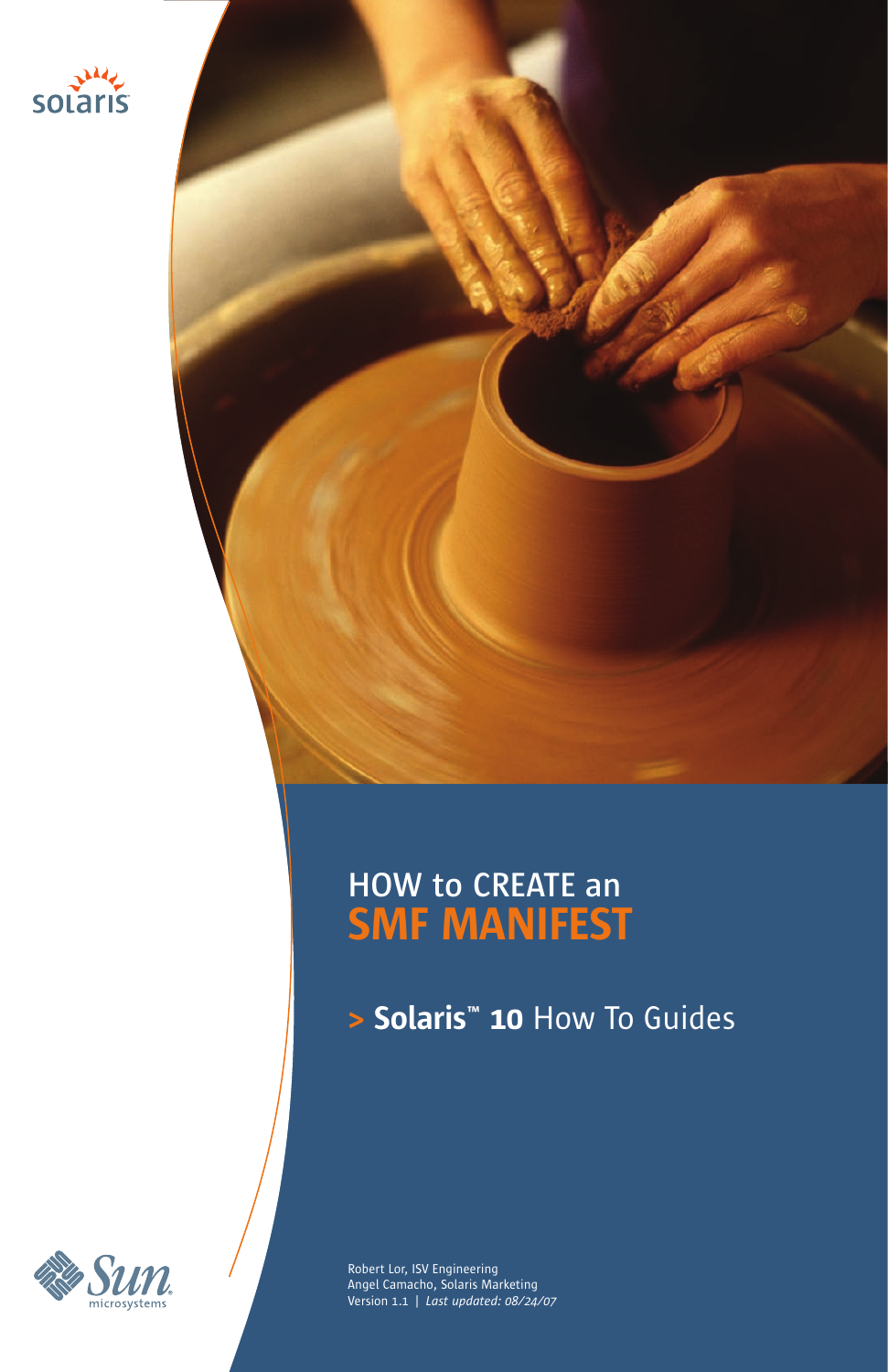# About This Solaris How To Guide

The SMF How to Guide explains what a basic SMF service manifest is and shows how to develop a service manifest for a given application. The service manifest for the PostgreSQL database included in Solaris 10 is the example in this

After reading this guide, the user will be able to create a simple service manifest to manage an application on a Solaris 10 system.

Another Solaris how to guide, "*Easier System Administration with Service Management Facility,"* is available at [sun.com/software/solaris/howtoguides/servicemgmthowto.jsp](http://sun.com/software/solaris/howtoguides/servicemgmthowto.jsp) for system administrators who wish to learn more about using SMF to manage services on Solaris 10 systems.

# **Contents**

| <b>Introduction</b>                                          | Page 1  |
|--------------------------------------------------------------|---------|
| <b>Anatomy of an SMF Service Manifest</b>                    | Page 1  |
| <b>Explanation of the Manifest sections</b>                  | Page 3  |
| <b>SMF for PostgreSOL</b>                                    | Page 5  |
| Example 1: Manifest for a single instance of PostgreSQL      | Page 6  |
| Example 2: Manifest for more than one instance of PostgreSQL | Page 7  |
| Example 3: Shell script used to control PostgreSQL           | Page 10 |
| <b>Making it All Work</b>                                    | Page 12 |
| <b>For More Information</b>                                  | Page 13 |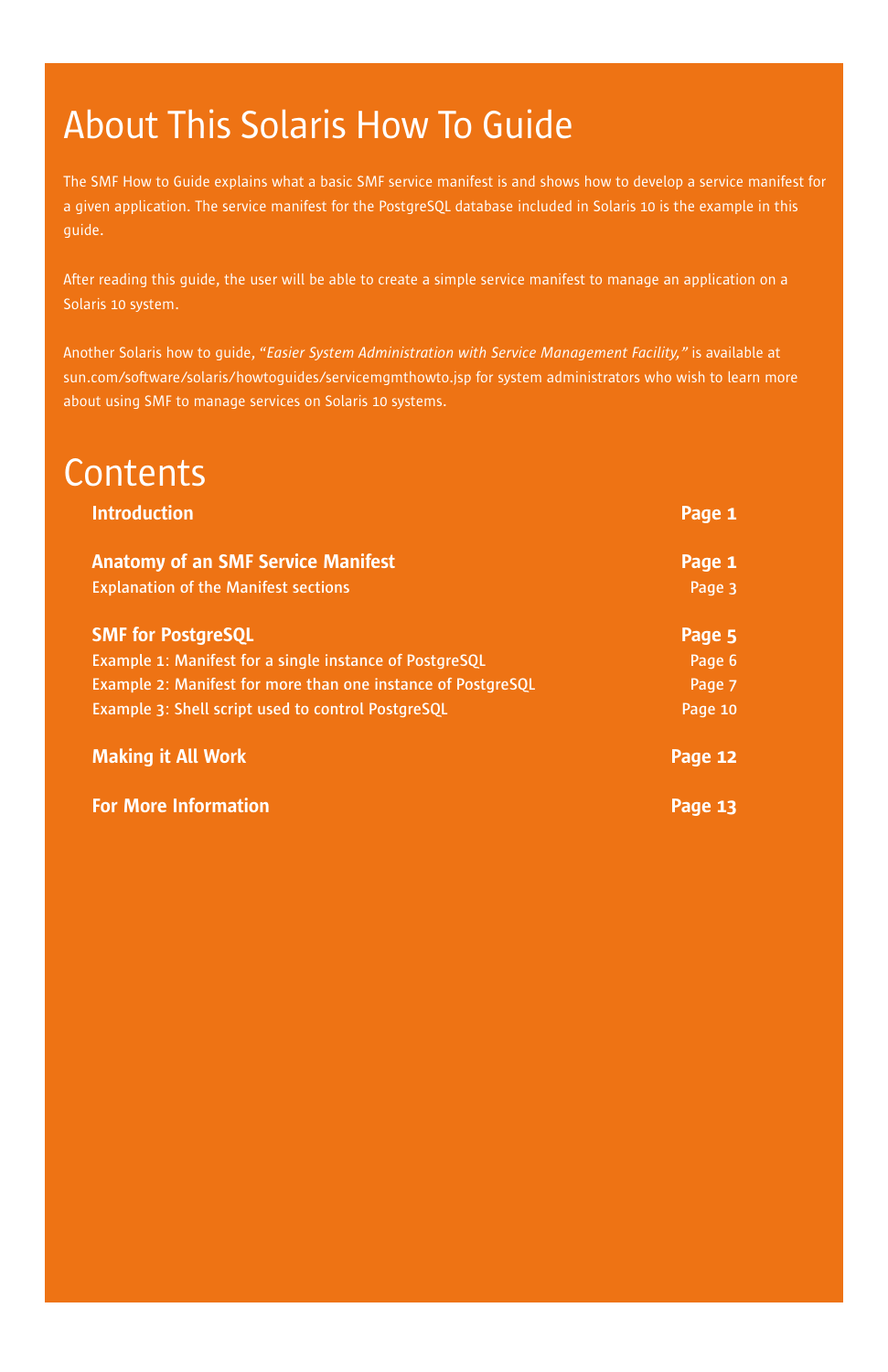# SMF Manifest How To Guide

## **Introduction**

The *Service Management Facility* (SMF) is a core component of the new Predictive Self Healing (PSH) set of technologies introduced in Solaris 10. With SMF, system administrators can use simple command line utilities to easily identify, observe, and manage the services provided by the system and the system itself. A brief introduction to SMF along with examples is given in the "*Easier System Administration with Service Management Facility"* How to Guide, available at: [sun.com/software/solaris/howtoguides/servicemgmthowto.jsp.](http://www.sun.com/software/solaris/howtoguides/servicemgmthowto.jsp)

## **Anatomy of an SMF Manifest**

The *service manifest* is an XML file that stores the relationship and dependency information between software services on a Solaris system. The service manifest also describes the conditions under which failed services may be automatically restarted. SMF uses this information to manage services and to determine root causes of service failures. A separate service manifest is required per service/application. You can get an empty template from: [sun.com/bigadmin/content/selfheal/smf-hds/template.xml.](http://www.sun.com/bigadmin/content/selfheal/smf-hds/template.xml)

This section contains the relevant sections for most manifests. For a complete view, see the XML schema located at /usr/share/lib/xml/dtd/service\_bundle.dtd.1

| <b>Section</b>             | <b>XML Code</b>                                                                                                                                                                                     |
|----------------------------|-----------------------------------------------------------------------------------------------------------------------------------------------------------------------------------------------------|
| XML Header                 | $\leq$ ?xml version="1.0"?>                                                                                                                                                                         |
|                            | service_bundle SYSTEM "/usr/share/lib/xml/dtd/service_bundle.dtd.1"                                                                                                                                 |
| Service Bundle             | <service_bundle name="REPLACE_ME" type="manifest"></service_bundle>                                                                                                                                 |
| Service Name**             | <i>service</i><br>name='REPLACE ME'<br>type='service'<br>$version = 11$                                                                                                                             |
| Default Startup<br>$Flaq*$ | <create_default_instance enabled="false"></create_default_instance>                                                                                                                                 |
| Single Instance<br>$Flag*$ | <single_instance></single_instance>                                                                                                                                                                 |
| Service<br>Dependency**    | <dependency<br>name='network'<br/>grouping='require_all'<br/>restart_on='none'<br/>type='service'&gt;<br/><service_fmri value="svc:/milestone/network:default"></service_fmri><br/></dependency<br> |
| Exec Methods**             | <exec method<br="">type='method'<br/>name='start'<br/>exec='/lib/svc/method/REPLACE_ME start'<br/>timeout seconds='REPLACE ME' /&gt;<br/><exec method<br="">type='method'</exec></exec>             |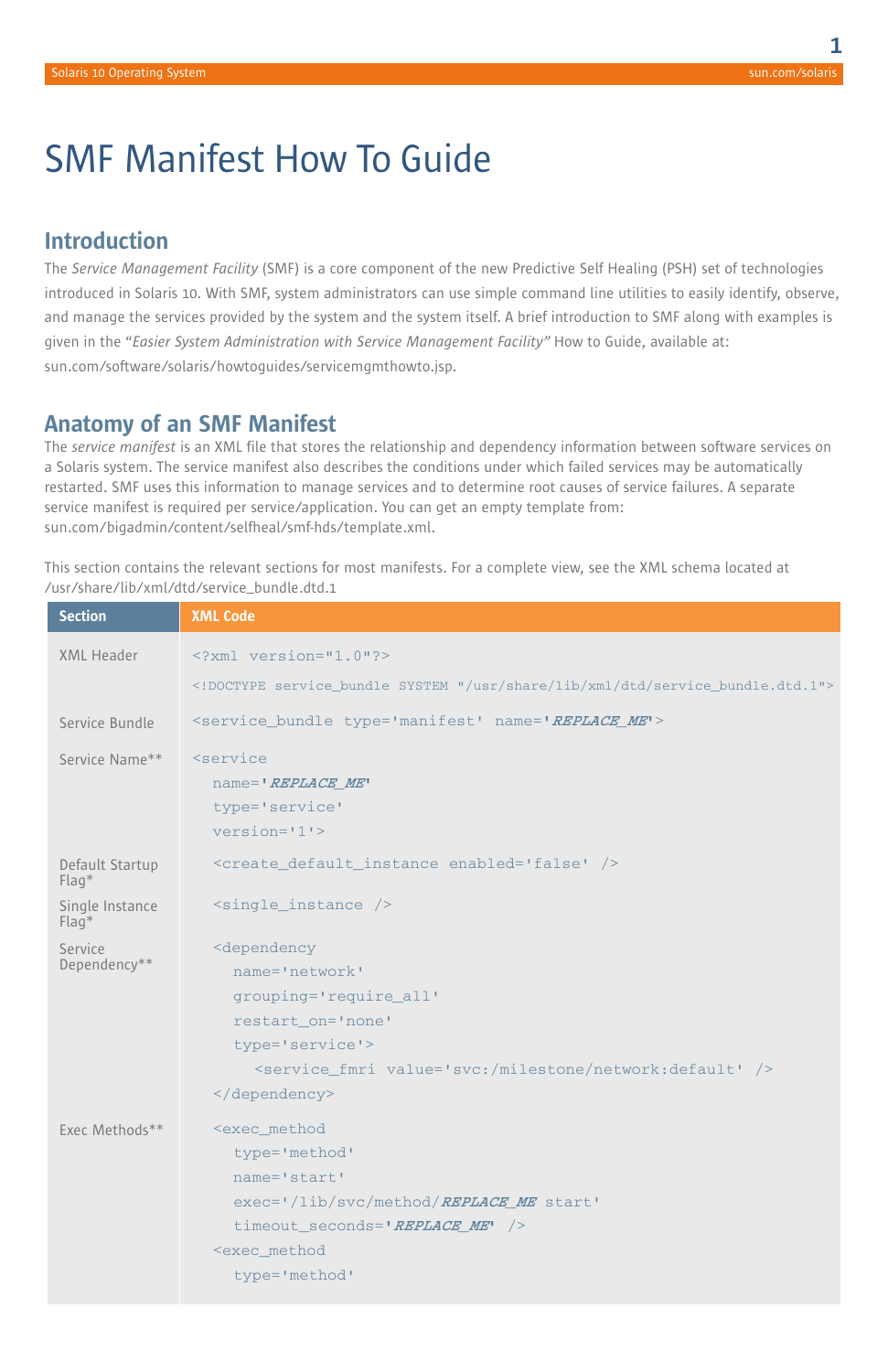| Section (cont.) | XML Code (cont.)                                                                                                      |
|-----------------|-----------------------------------------------------------------------------------------------------------------------|
| Exec Methods**  | name='stop'                                                                                                           |
| (cont.)         | $exec=' /lib/svc/method/REPLACEME$ stop'                                                                              |
|                 | timeout seconds='REPLACE ME' />                                                                                       |
|                 | <exec method<="" td=""></exec>                                                                                        |
|                 | type='method'                                                                                                         |
|                 | name='refresh'                                                                                                        |
|                 | exec='/lib/svc/method/REPLACE ME refresh'                                                                             |
|                 | timeout seconds='REPLACE ME' />                                                                                       |
| Method          | <method context=""></method>                                                                                          |
| Context*        | <method_credential_user='replace_me_'_group='replace_me'_></method_credential_user='replace_me_'_group='replace_me'_> |
|                 |                                                                                                                       |
| Property        | <property_group_name='replace_me' type="application"></property_group_name='replace_me'>                              |
| Group**         | <propval name="REPLACE ME" type="astring" value="REPLACE ME"></propval>                                               |
|                 | <propval name="REPLACE_ME " type="astring" value="REPLACE_ME "></propval>                                             |
|                 |                                                                                                                       |
| Stability*      | <stability value="Evolving"></stability>                                                                              |
| Template*       | <template></template>                                                                                                 |
|                 | <common name=""></common>                                                                                             |
|                 | <loctext xml:lang="C">REPLACE_ME </loctext>                                                                           |
|                 |                                                                                                                       |
|                 | <documentation></documentation>                                                                                       |
|                 | <manpage section="REPLACE ME " title="REPLACE ME "></manpage>                                                         |
|                 | <doc_link name="REPLACE_ME" uri="REPLACE_ME"></doc_link>                                                              |
|                 |                                                                                                                       |
|                 |                                                                                                                       |
|                 |                                                                                                                       |

</service\_bundle>

\* Can occur exactly 0 or 1 time.<br>\*\* Can occur 0 or more times.

Can occur 0 or more times.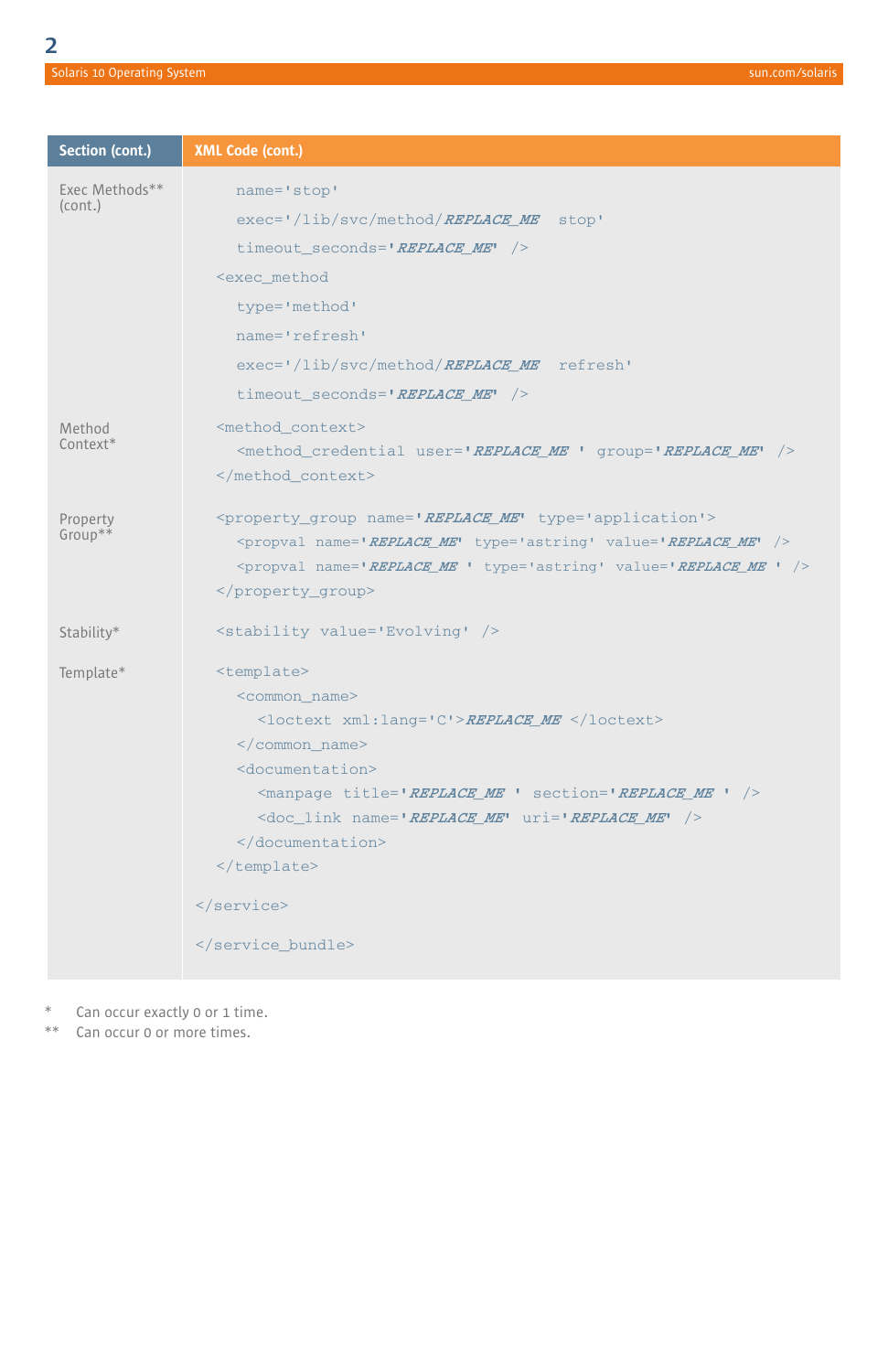### **Explanation of the Manifest sections**

We will now explain each section of the manifest, describe each property, and list the possible values.

**XML Header—**Standard XM header.

**Service Bundle—**Specifies how this file should be used by the SMF framework.

#### Required Attributes:

| <b>Attributes</b> | <b>Description</b>    | <b>Possible Values</b>           |
|-------------------|-----------------------|----------------------------------|
| type              |                       | 'archive', 'manifest', 'profile' |
| name              | A name for the bundle |                                  |

**Service Name—**Contains the set of instances defined by default for this service, an optional method for execution context, any default methods, the template, and various restrictions or advice applicable at installation.

**Note:** The method execution context and template elements are required for service\_bundle documents with type "manifest" but are optional for "profile" or "archive" documents.

#### Required Attributes:

| <b>Attributes</b> | <b>Description</b>                  | <b>Possible Values</b>               |
|-------------------|-------------------------------------|--------------------------------------|
| name              | The canonical name for the service  | See note below on naming conventions |
| version           | The integer version of this service |                                      |
| type              |                                     | 'service', 'restarter, 'milestone'   |

There are recommended conventions for naming a service. Services fall into different categories and these categories are listed in /var/svc/manifest; they are application, milestone, platform, system, device, network, and site. So, the service name includes the category (can be in multiple levels) plus the actual service name separated by '/'. For example, the service name for PostgreSQL is "application/database/postgresql."

**Instance Name—**The service instance is the object representing a software component that will run on the system if enabled. It contains an enabled element, a set of dependencies on other services, potentially customized methods or configuration data, an optional method context, and a pointer to its restarter. If no restarter is specified, the master restarter, svc.startd(1M), is assumed to be responsible for the service.

#### Required Attributes:

| <b>Attributes</b> | <b>Description</b>                                          | Possible Values |
|-------------------|-------------------------------------------------------------|-----------------|
| name              | The canonical name for this instance of the<br>service      |                 |
| enabled           | The initial value for the enabled state of this<br>instance | 'true', 'false' |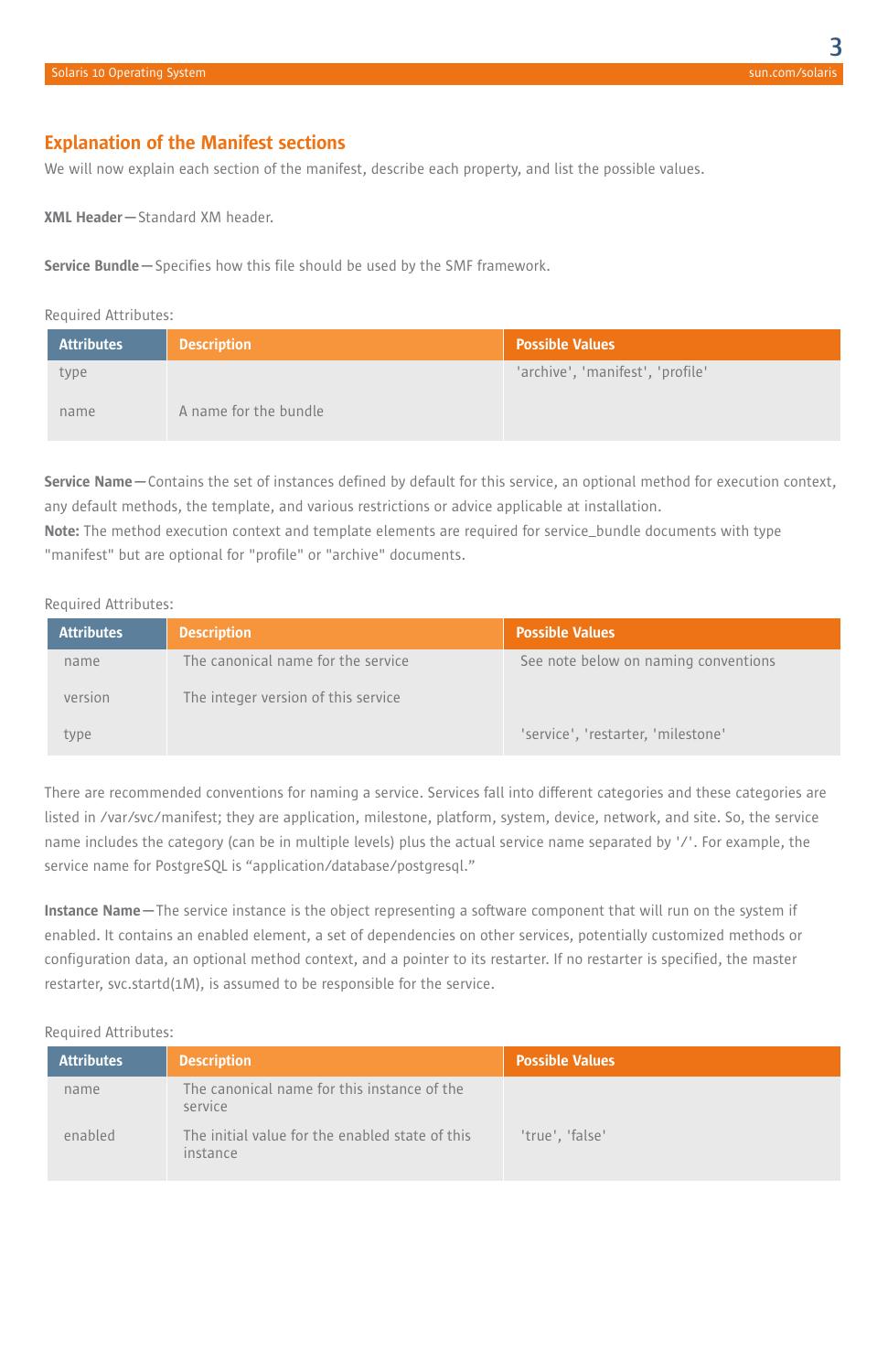**Service Dependency—**This element identifies a group of FMRIs upon which the service is in some sense dependent.

|  | Required Attributes: |
|--|----------------------|
|--|----------------------|

| <b>Attributes</b> | <b>Description</b>                                                                                                                                                                                                                                                                                                                                                                                                                                                                                    | <b>Possible Values</b>                                         |
|-------------------|-------------------------------------------------------------------------------------------------------------------------------------------------------------------------------------------------------------------------------------------------------------------------------------------------------------------------------------------------------------------------------------------------------------------------------------------------------------------------------------------------------|----------------------------------------------------------------|
| name              | The name of this dependency                                                                                                                                                                                                                                                                                                                                                                                                                                                                           |                                                                |
| grouping          | The relationship between the various FMRIs<br>grouped here; "require_all" of the FMRIs to be<br>online, "require_any" of the FMRIs to be<br>online, or "exclude all" of the FMRIs from<br>being online for the dependency to be<br>satisfied. "optional all" dependencies are<br>satisfied when all of the FMRIs are either<br>online or unable to come online (because they<br>are disabled, misconfigured, or one of their<br>dependencies is unable to come online)                                | 'require_all', 'require_any', 'exclude_all',<br>'optional all' |
| restart on        | The type of events from the FMRIs that the<br>service should be restarted for. Possible values<br>are:<br>• 'error' restarts the service if the dependency is<br>restarted due to hardware fault<br>• 'restart' restarts the service if the dependency<br>is restarted for any reason, including<br>hardware fault<br>. 'refresh' restarts the service if the<br>dependency is refreshed or restarted for any<br>reason<br>• 'none' will never restart the service due to<br>dependency state changes | 'error', 'restart', 'refresh', 'none'                          |
| type              | The type of dependency                                                                                                                                                                                                                                                                                                                                                                                                                                                                                |                                                                |

**Exec Methods—**This element describes one of the methods used by the designated restarter to act on the service instance. The interpretation is left to the restarter as to which particular service instance is delegated. It contains a set of attributes, an optional method context, and an optional stability element for the optional properties that can be included.

### Required Attributes:

| <b>Attributes</b>   | <b>Description</b>                                                                                                                                           | <b>Possible Values</b> |
|---------------------|--------------------------------------------------------------------------------------------------------------------------------------------------------------|------------------------|
| type                | The type of method                                                                                                                                           | 'method' or 'monitor'  |
| name                | Name of this execution method. The method<br>names are usually a defined interface of the<br>restarter to which an instance of this service<br>is delegated. |                        |
| exec.               | The string identifying the action to take                                                                                                                    |                        |
| timeout sec<br>onds | Duration, in seconds, to wait for this method<br>to complete. A '0' or '-1' denotes an infinite<br>timeout.                                                  | Integer value          |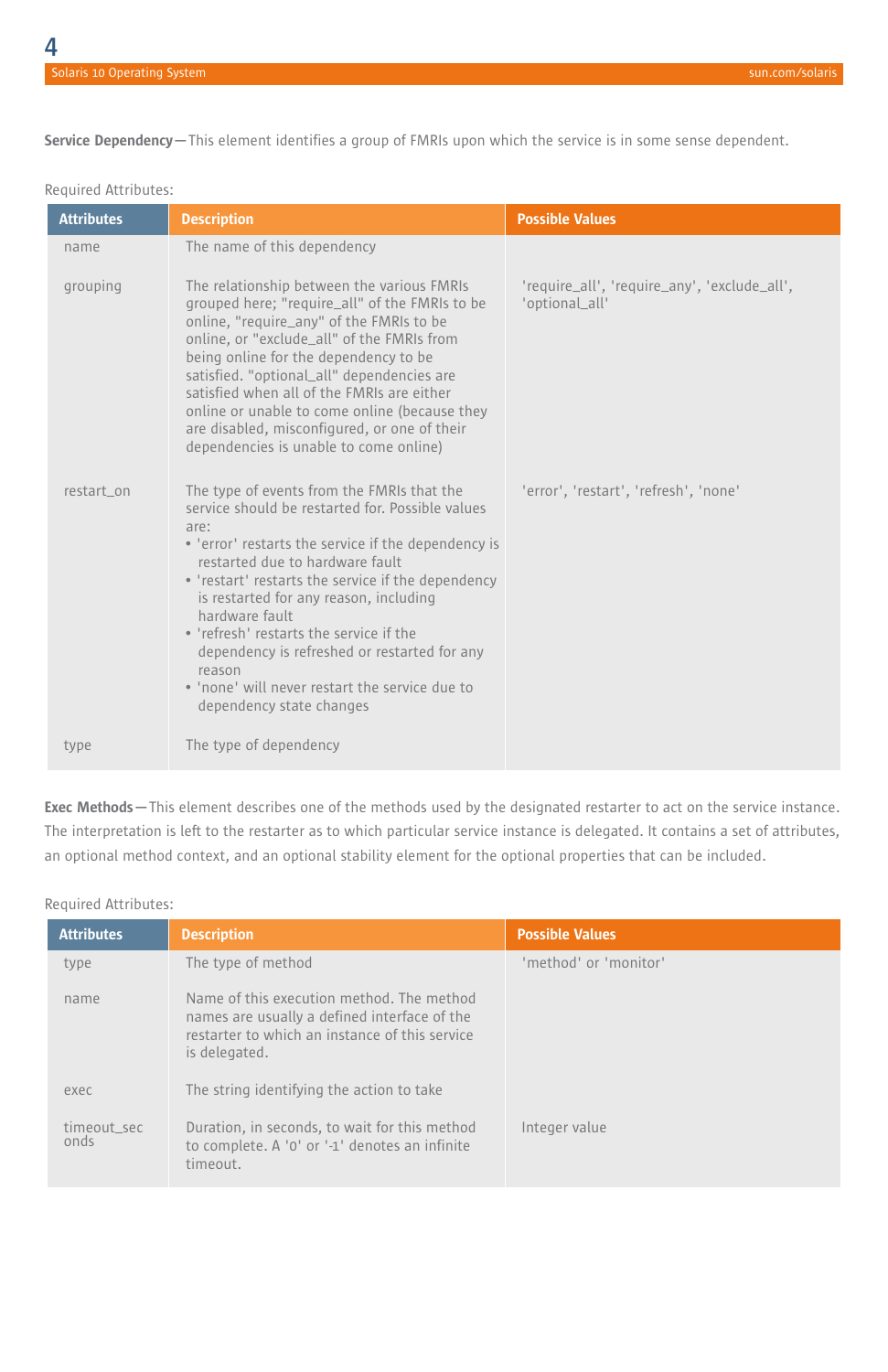**Method Context—**This element combines credential and resource management attributes for execution methods.

#### Required Attributes:

| <b>Attributes</b> | Description                         | <b>Possible Values</b> |
|-------------------|-------------------------------------|------------------------|
| Jser              | The user ID in numeric or text form | Alphanumeric value     |

#### **Property Group—**This element is for a set of related properties on a service or instance.

#### Required Attributes:

| <b>Attributes</b> | <b>Description</b>                 | <b>Possible Values</b>                              |
|-------------------|------------------------------------|-----------------------------------------------------|
| name              | The name of this property group    | Text                                                |
| type              | A category for this property group | Framework, implementation, template,<br>application |

**Stability—**This element associates Sun's stability level with the parent element.

#### Required Attributes:

| Attributes | <b>Description</b>                        | <b>Possible Values</b>                                      |
|------------|-------------------------------------------|-------------------------------------------------------------|
| value      | The stability level of the parent element | Standard, Stable, Evolving, Unstable, External,<br>Obsolete |

**Template—**The template contains a collection of metadata about the service. It contains a localizable string that serves as a common, human-readable name for the service. The template may optionally contain a longer localizable description of the service and/or a collection of links to documentation, either in the form of manual pages or in the form of URI specifications to external documentation sources.

## **SMF for PostgreSQL**

Now that we understand the template of a service manifest, we can start to build one. This section shows how the PostgreSQL manifest was created based on the template in the previous section. We begin with a manifest that only allows one running instance of PostgreSQL. Later, we create the manifest that allows multiple running instances of PostgreSQL.

The manifest uses a shell script to control PostgreSQL, and this script is shown in Example 3.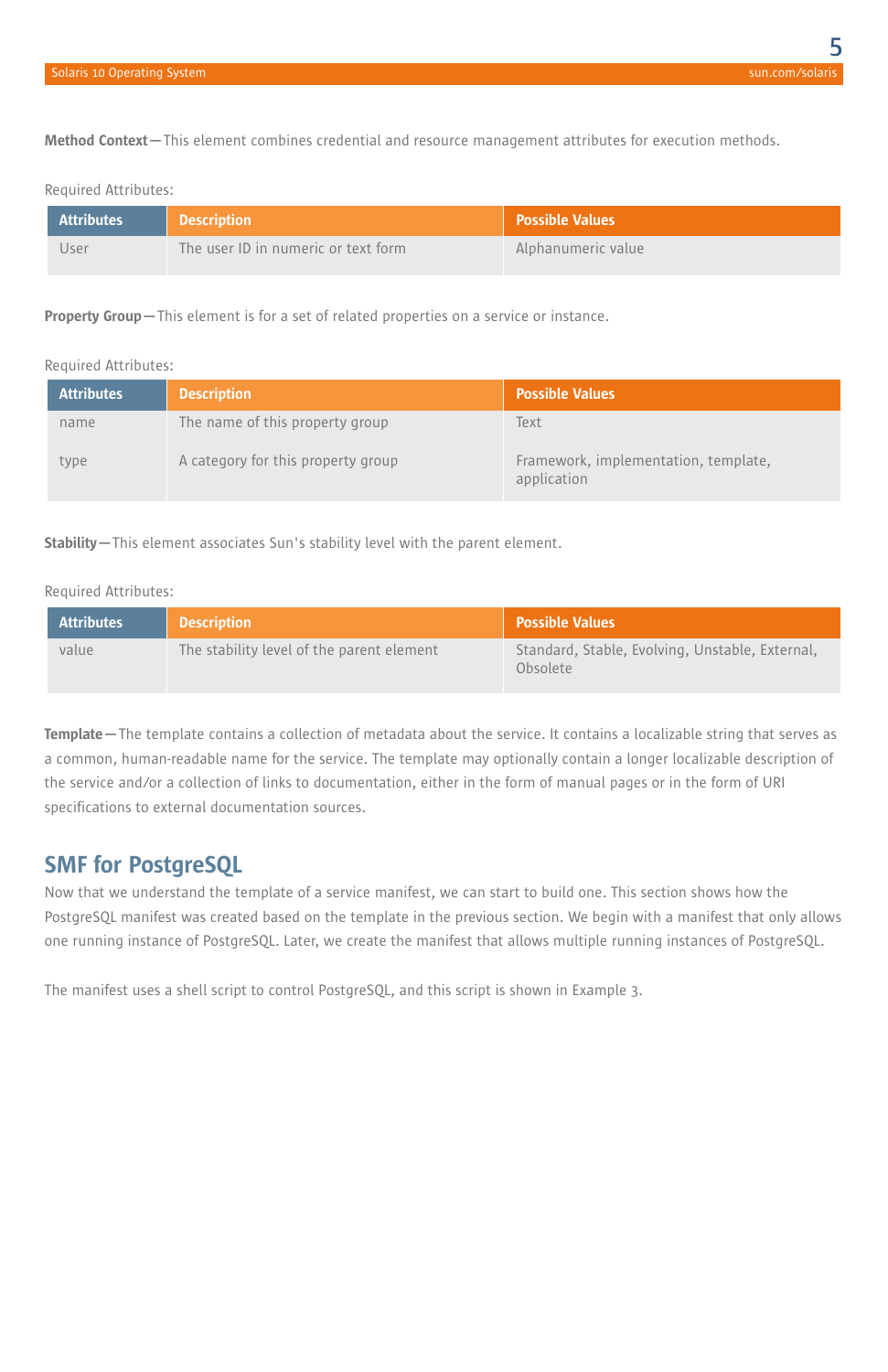## **Example 1: Manifest for a single instance of PostgreSQL**

| <b>Section</b>          | <b>XML Code</b>                                                            |  |  |  |
|-------------------------|----------------------------------------------------------------------------|--|--|--|
| XML Header              | xml version="1.0"?                                                         |  |  |  |
|                         | service_bundle SYSTEM "/usr/share/lib/xml/dtd/service_bundle.dtd.1"        |  |  |  |
| Service Bundle          | <service_bundle name="postgresql" type="manifest"></service_bundle>        |  |  |  |
| Service Name            | <service< td=""></service<>                                                |  |  |  |
|                         | name='application/database/postgresql'                                     |  |  |  |
|                         | type='service'                                                             |  |  |  |
|                         | $version='1$ '>                                                            |  |  |  |
| Default Startup<br>Flag | <create_default_instance enabled="false"></create_default_instance>        |  |  |  |
| Single Instance<br>Flag | $\frac{1}{2}$ <single_instance></single_instance>                          |  |  |  |
| Service                 | <dependency< td=""></dependency<>                                          |  |  |  |
| Dependency              | name='network'                                                             |  |  |  |
|                         | grouping='require_all'                                                     |  |  |  |
|                         | restart_on='none'                                                          |  |  |  |
|                         | type='service'>                                                            |  |  |  |
|                         | <service_fmri value="svc:/milestone/network:default"></service_fmri>       |  |  |  |
|                         |                                                                            |  |  |  |
| Exec Methods            | <exec_method< td=""></exec_method<>                                        |  |  |  |
|                         | type='method'                                                              |  |  |  |
|                         | name='start'                                                               |  |  |  |
|                         | exec='/lib/svc/method/postgresql start'                                    |  |  |  |
|                         | timeout_seconds='300' />                                                   |  |  |  |
|                         | <exec method<="" td=""></exec>                                             |  |  |  |
|                         | type='method'                                                              |  |  |  |
|                         | name='stop'                                                                |  |  |  |
|                         | exec='/lib/svc/method/postgresql stop'                                     |  |  |  |
|                         | timeout_seconds='300' /><br><exec_method< td=""></exec_method<>            |  |  |  |
|                         | type='method'                                                              |  |  |  |
|                         | name='refresh'                                                             |  |  |  |
|                         | exec='/lib/svc/method/postgresql refresh'                                  |  |  |  |
|                         | timeout_seconds= $'60'$ />                                                 |  |  |  |
| Method Context          | <method_context></method_context>                                          |  |  |  |
|                         | <method_credential group="postgres" user="postgres"></method_credential>   |  |  |  |
|                         |                                                                            |  |  |  |
| Property Group          | <property_group name="postgresql" type="application"></property_group>     |  |  |  |
|                         | <propval name="data" type="astring" value="/var/lib/pgsql/data"></propval> |  |  |  |
|                         | <propval name="log" type="astring" value="postmaster.log"></propval>       |  |  |  |
|                         |                                                                            |  |  |  |
|                         |                                                                            |  |  |  |
| Stability               | <stability value="Evolving"></stability>                                   |  |  |  |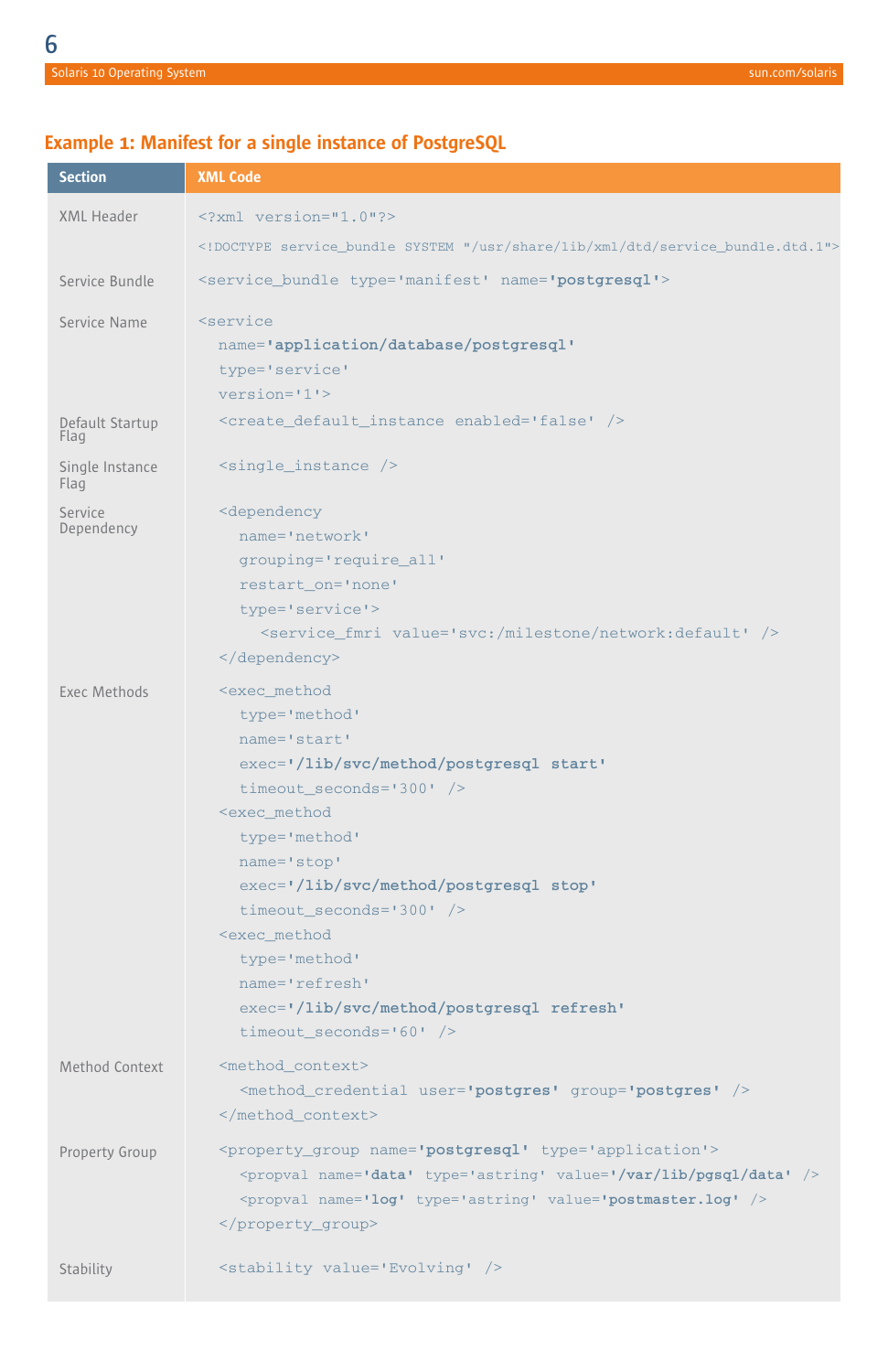| <doc link="" name="postgresgl.org" uri="http://postgresgl.org"></doc> |
|-----------------------------------------------------------------------|
|                                                                       |
|                                                                       |
|                                                                       |
|                                                                       |
|                                                                       |

The structure of this manifest is the same as the template in section 3. We have customized it by inserting PostgreSQL specific values for all occurrences of *REPLACE\_ME*.

### **Example 2: Manifest for more than one instance of PostgreSQL**

There are a few differences in the multiple instance manifest when compared to the single instance version.

- The single\_instance element should be removed so SMF will allow more than one running PostgreSQL instance
- The create\_default\_instance is also removed and the instance element is used instead
- As explained in section 3, most elements can exist at both the service or instance level. Elements that are common for all instances stay at the service level to avoid duplication. These include dependency, exec\_method, and template.

| <b>Section</b>        | <b>XML Code</b>                                                                                                                                                                                                                        |  |  |  |
|-----------------------|----------------------------------------------------------------------------------------------------------------------------------------------------------------------------------------------------------------------------------------|--|--|--|
| XML Header            | $\leq$ ?xml version="1.0"?><br>service_bundle SYSTEM "/usr/share/lib/xml/dtd/service_bundle.dtd.1"                                                                                                                                     |  |  |  |
| Service Bundle        | <service bundle="" name="postgresgl" type="manifest"></service>                                                                                                                                                                        |  |  |  |
| Service Name          | <service<br>name='application/database/postgresql'<br/>type='service'<br/><math>version='1'</math></service<br>                                                                                                                        |  |  |  |
| Service<br>Dependency | <dependency<br>name='network'<br/>grouping='require all'<br/>restart on='none'<br/>type='service'&gt;<br/><service_fmri value="svc:/milestone/network:default"></service_fmri><br/><math>\langle</math> dependency&gt;</dependency<br> |  |  |  |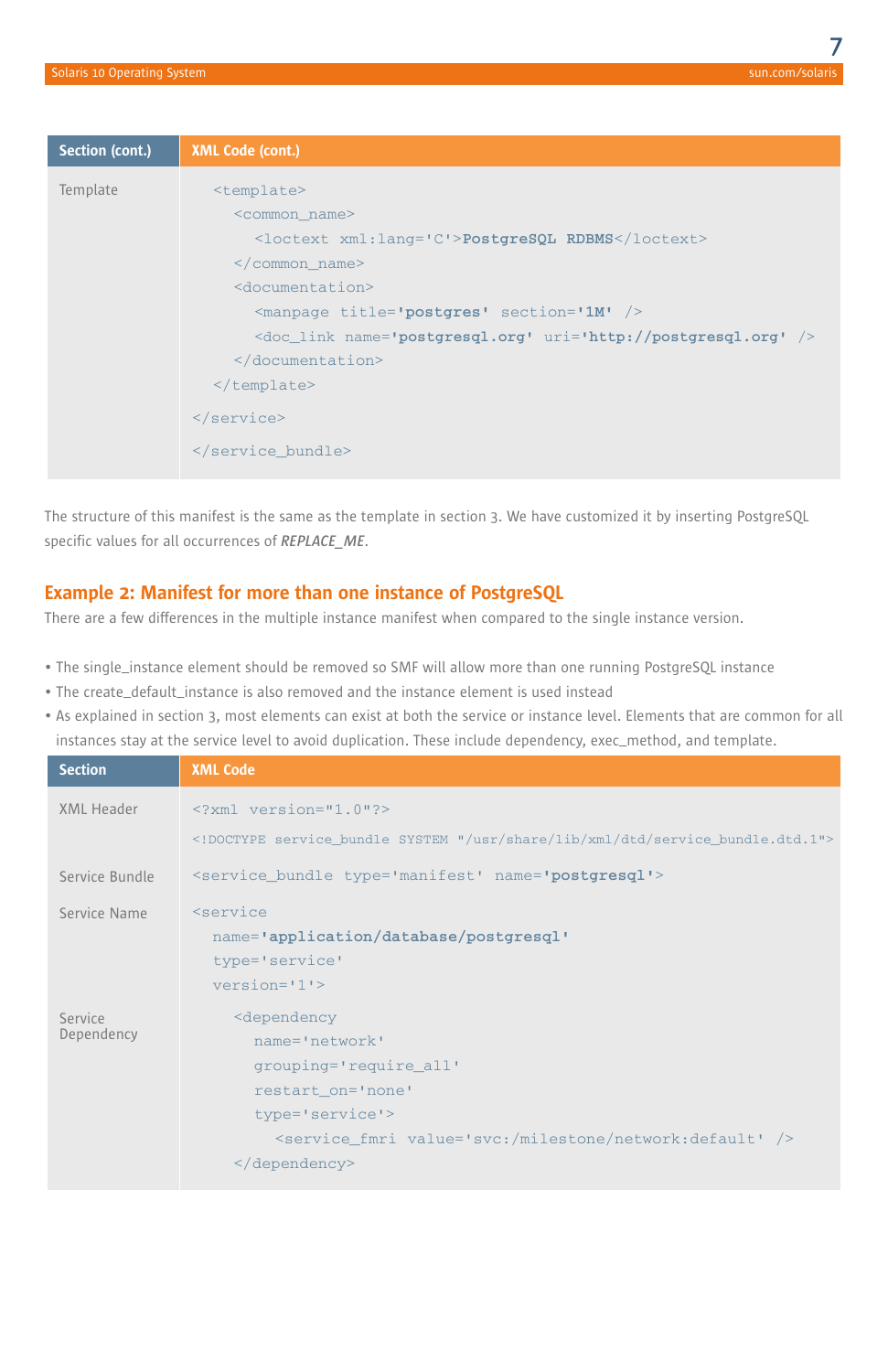| Section (cont.)     | XML Code (cont.)                                                                                                                                                                                                                                                                  |
|---------------------|-----------------------------------------------------------------------------------------------------------------------------------------------------------------------------------------------------------------------------------------------------------------------------------|
| Exec Methods        | <exec method<br="">type='method'<br/>name='start'<br/>exec='/lib/svc/method/postgresql start'<br/>timeout_seconds='300' /&gt;<br/><exec_method< td=""></exec_method<></exec>                                                                                                      |
|                     | type='method'<br>name='stop'<br>exec='/lib/svc/method/postgresql stop'<br>timeout seconds= $1300'$ /><br><exec_method<br><math>type='method'</math><br/>name='refresh'<br/>exec='/lib/svc/method/postgresql refresh'<br/>timeout_seconds=<math>.60'</math> /&gt;</exec_method<br> |
| Instance Name<br>#1 | <instance enabled="false" name="default"></instance>                                                                                                                                                                                                                              |
| Method Context      | <method_context><br/><method_credential group="postgres" user="postgres"></method_credential><br/></method_context>                                                                                                                                                               |
| Property Group      | <property_group name="postgresql" type="application"><br/><propval name="data" type="astring" value="/var/lib/pgsql/data"></propval><br/><propval name="log" type="astring" value="postmaster.log"></propval><br/></property_group><br>                                           |
| Instance Name<br>#2 | <instance enabled="false" name="postgres"></instance>                                                                                                                                                                                                                             |
| Method Context      | <method_context><br/><method_credential group="postgres" user="postgres"></method_credential><br/></method_context>                                                                                                                                                               |
| Property Group      | <property_group name="postgresql" type="application"><br/><propval name="data" type="astring" value="/var/lib/pgsql/data2"></propval><br/><propval name="log" type="astring" value="postmaster.log"></propval><br/></property_group><br>                                          |
| Stability           | <stability value="Evolving"></stability>                                                                                                                                                                                                                                          |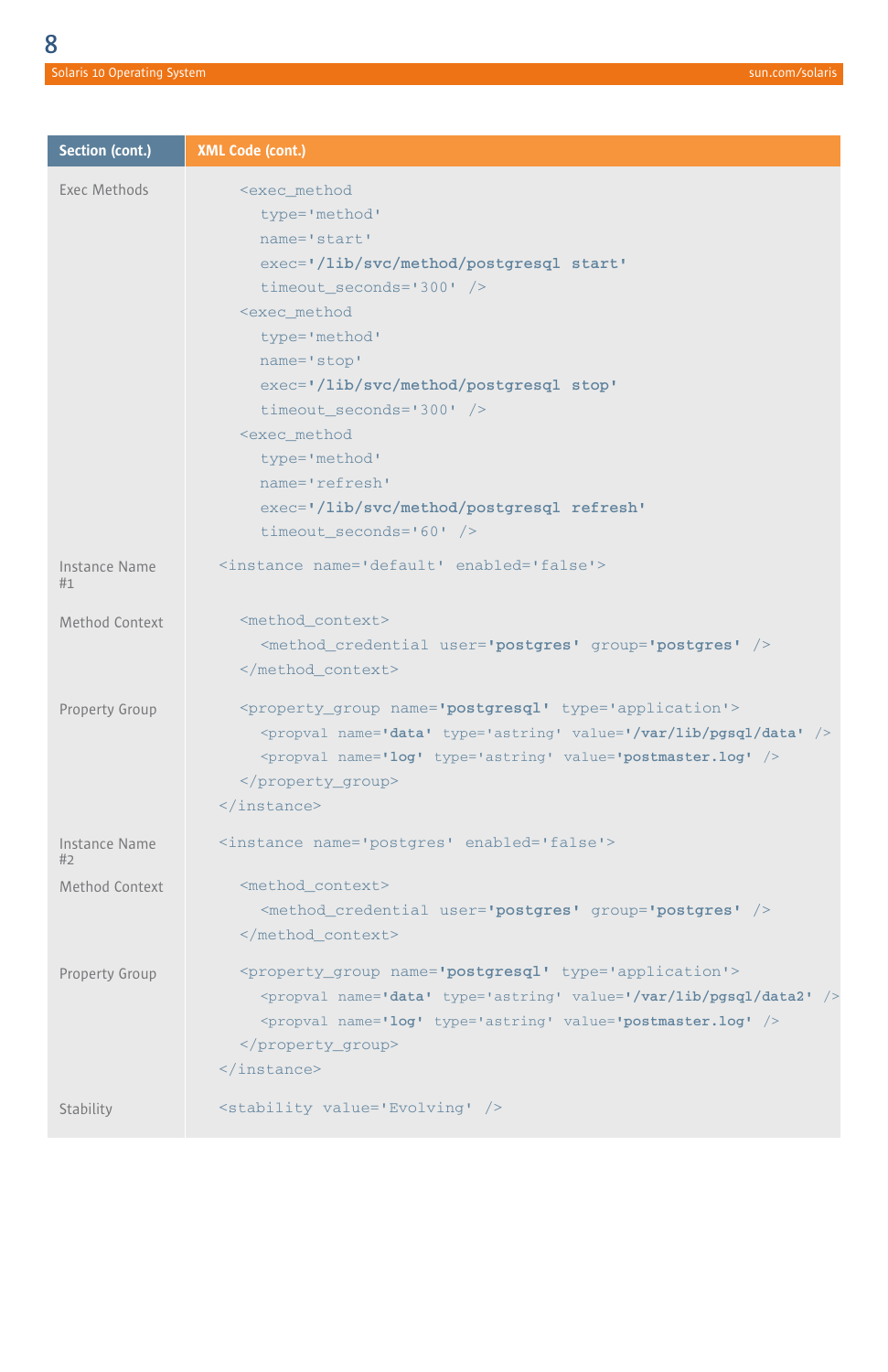| Section (cont.) | XML Code (cont.)                                                        |
|-----------------|-------------------------------------------------------------------------|
| Template        | <template></template>                                                   |
|                 | <common name=""></common>                                               |
|                 | <loctext xml:lang="C">PostgreSQL RDBMS</loctext>                        |
|                 | $\frac{2}{\sqrt{c}}$ common name>                                       |
|                 | <documentation></documentation>                                         |
|                 | <manpage section="1M" title="postgres"></manpage>                       |
|                 | <doc_link name="postgresql.org" uri="http://postgresql.org"></doc_link> |
|                 |                                                                         |
|                 | $\frac{2}{\text{template}}$                                             |
|                 |                                                                         |
|                 |                                                                         |
|                 |                                                                         |

#### **Save this manifest for later use:**

- 1. Save this manifest into a file called postgresql.xml using your favorite text editor, in your home directory. You can download this manifest from [sun.com/bigadmin/content/selfheal/smf-hds/postgres/postgresql.xml.](http://www.sun.com/bigadmin/content/selfheal/smf-hds/postgres/postgresql.xml)
- 2. Check if the /var/svc/manifest/application/database directory exists:

```
my_server# ls /var/svc/manifest/application/database
/var/svc/manifest/application/database: No such file or directory
```
3. If it doesn't exist, create it:

```
my_server# mv /var/svc/manifest/application
my_server# mkdir database
```
4. Change permission of the /var/svc/manifest/application/database directory to 555:

my\_server# **chmod 555 database**

5. Place in the service manifest file in the /var/svc/manifest/application/database directory:

my\_server# **cd database** my\_server# **mv {from-home-directory}/postgresql.xml**

The default instance of the manifest assumes the following:

- The database user is *postgres*
- The database cluster directory is */var/lib/pgsql/data*
- The postmaster log file is *postmaster.log*

If any of these are different, update your service manifest accordingly or use the svccfg command to change this property after the manifest has been imported. Step 7 in section 5 shows you how to do this.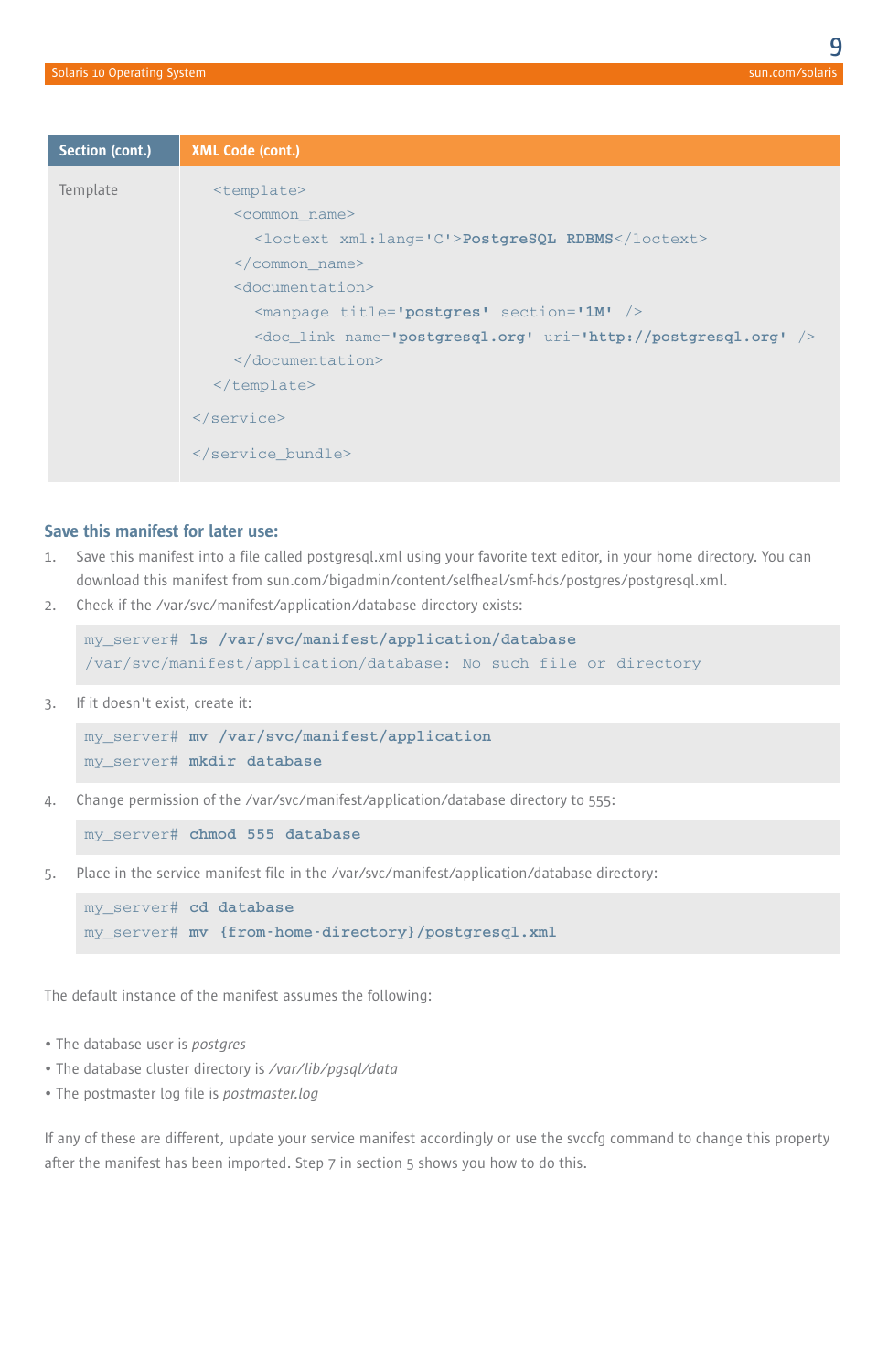### **Example 3: Shell script used to control PostgreSQL**

This shell script (referred to as /lib/svc/method/postgresql) is used in the exec\_method element in both of the examples above. The script controls the start, stop, and refresh actions for PostgreSQL which maps to enable, disable, and refresh in the SMF svcadm command respectively. More on this command later.

```
#!/sbin/sh
#
# CDDL HEADER START
#
# The contents of this file are subject to the terms of the
# Common Development and Distribution License (the "License").
# You may not use this file except in compliance with the License.
#
# You can obtain a copy of the license at usr/src/OPENSOLARIS.LICENSE
# or http://www.opensolaris.org/os/licensing.
# See the License for the specific language governing permissions
# and limitations under the License.
#
# When distributing Covered Code, include this CDDL HEADER in each
# file and include the License file at usr/src/OPENSOLARIS.LICENSE.
# If applicable, add the following below this CDDL HEADER, with the
# fields enclosed by brackets "[]" replaced with your own identifying
# information: Portions Copyright [yyyy] [name of copyright owner]
#
# CDDL HEADER END
#
# Copyright 2006 Sun Microsystems, Inc. All rights reserved.
# Use is subject to license terms.
#
# ident "%Z%%M% %I% %E SMI"
. /lib/svc/share/smf_include.sh
# SMF_FMRI is the name of the target service. This allows multiple instances
# to use the same script.
getproparg() {
        val=`svcprop -p $1 $SMF FMRI
        [ -n "$val" ] && echo $val
}
PGBIN=/usr/bin
PGDATA=`getproparg postgresql/data`
PGLOG=`getproparg postgresql/log`
```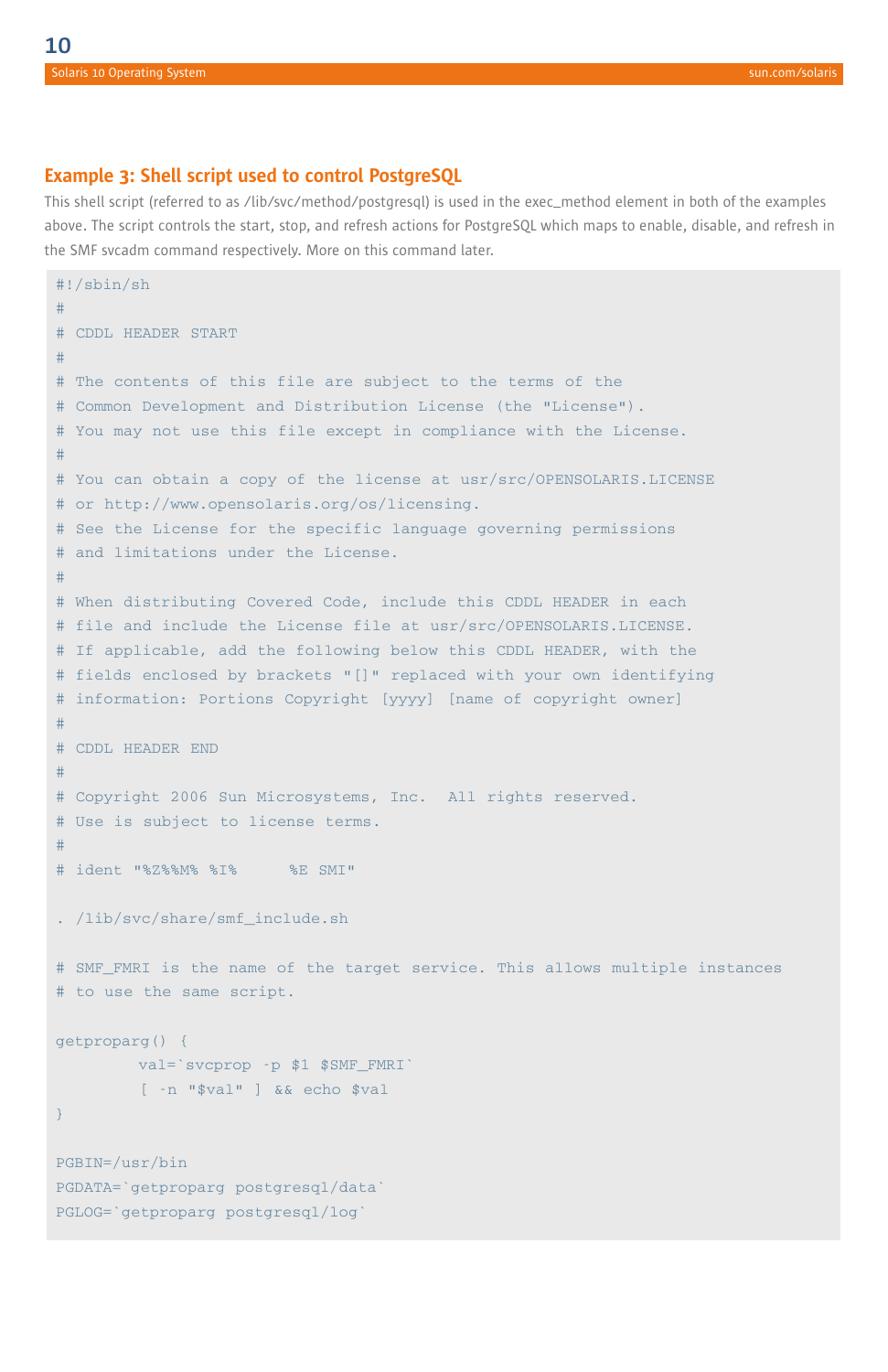```
if [ -z $SMF_FMRI ]; then
        echo "SMF framework variables are not initialized."
        exit $SMF_EXIT_ERR
fi
if [ -z $PGDATA ]; then
        echo "postgresql/data property not set"
        exit $SMF_EXIT_ERR_CONFIG
fi
if [ -z $PGLOG ]; then
        echo "postgresql/log property not set"
        exit $SMF_EXIT_ERR_CONFIG
fi
case "$1" in
'start')
        $PGBIN/pg_ctl -D $PGDATA -l $PGDATA/$PGLOG start
         ;;
'stop')
         $PGBIN/pg_ctl -D $PGDATA stop
        ;;
'refresh')
        $PGBIN/pg_ctl -D $PGDATA reload
         ;;
*)
        echo $"Usage: $0 {start|refresh}"
        exit 1
         ;;
esac
exit $SMF_EXIT_OK
```
- 1. Save this shell script using your favorite text editor into your home directory to a file called postgresql. You can download the script from [sun.com/bigadmin/content/selfheal/smf-hds/postgres/postgresql.txt.](http://www.sun.com/bigadmin/content/selfheal/smf-hds/postgres/postgresql.txt)
- 2. Change permission of the /lib/svc/method directory to 555. You need to have the appropriate write privileges to copy files into this directory:

my\_server# **chmod 555 /lib/svc/method**

3. Place in the shell script in the /lib/svc/method directory:

my\_server# **cp {from-home-directory}/postgresql /lib/svc/method**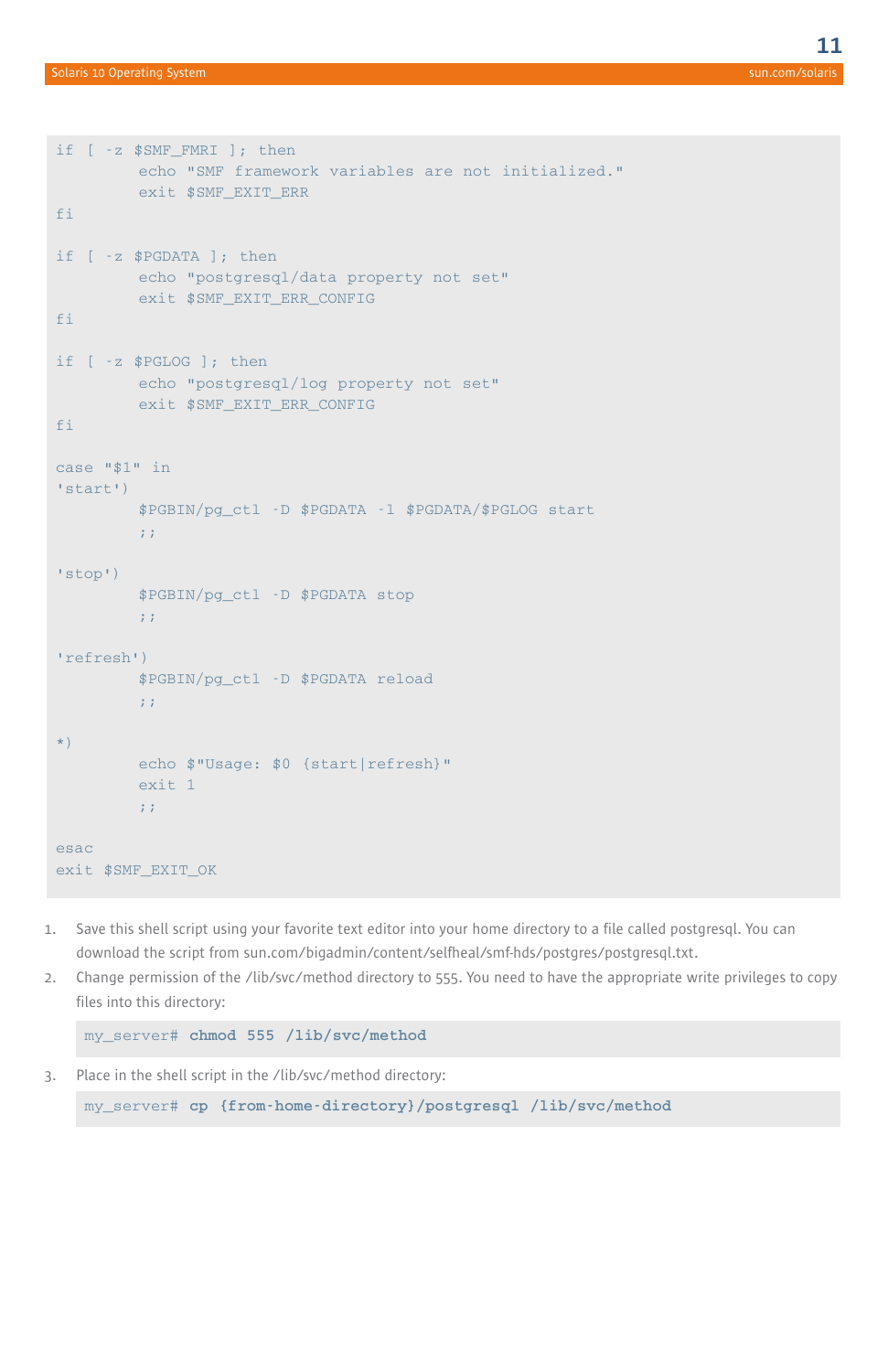## **Making it All Work**

Now we are ready to get the service manifest created in Example 2 working with PostgreSQL. We will be working with two instances of the PostgreSQL database.

1. First, we validate the manifest before importing it:

```
my_server# cd /var/svc/manifest/application/database
my_server# svccfg validate postgresql.xml
```
- 2. Next, import the manifest into the SMF repository:
	- my\_server# **svccfg import postgresql.xml**
- 3. Check the state of the service. By default, both service instances are disabled:

| my_server# svcs postgresql         |              |                                                          |  |
|------------------------------------|--------------|----------------------------------------------------------|--|
| <b>STATE</b>                       | <b>STIME</b> | <b>FMRT</b>                                              |  |
| disabled                           |              | $19:00:01$ svc:/application/database/postgresgl:postgres |  |
| disabled                           |              | $19:00:01$ svc:/application/database/postgresgl:default  |  |
| my server# svcs postgresgl:default |              |                                                          |  |
| <b>STATE</b>                       | <b>STIME</b> | <b>FMRT</b>                                              |  |
| disabled                           |              | $19:00:01$ svc:/application/database/postgresgl:default  |  |

**Note:** The full service name or fault management resource identifier (FMRI) for both instances are svc:/application/database/postgresql:default and svc:/application/database/postgresql:postgres respectively, but they can be referred to as postgresql:default and postgresql:postgres. For more information on using the svcs command see the "*Easier System Administration with Service Management Facility*" How to Guide at: [sun.com/software/solaris/howtoguides/servicemgmthowto.jsp.](http://www.sun.com/software/solaris/howtoguides/servicemgmthowto.jsp)

4. Start the PostgreSQL service for the first (default) instance:

my\_server# **svcadm enable postgresql:default**

5. If service is maintenance mode, then there will be an error starting the service; check /var/svc/log for a log file starting with the service name:

```
my_server# svcs postgresql
STATE STIME FMRI
disabled 19:00:01 svc:/application/database/postgresql:postgres
maintenance 19:00:39 svc:/application/database/postgresql:default
my_server# cd /var/svc/log
my_server# ls *postgres*
application-database-postgresql:default.log
application-database-postgresql:postgres.log
my_server# tail application-database-postgresql:default.log
[ Feb 8 19:00:39 Method "start" exited with status 0 ]
[ Feb 8 19:00:39 Stopping because all processes in service exited. ]
[ Feb 8 19:00:39 Executing stop method ("/lib/svc/method/postgresql stop") ]
pg_ctl: cannot be run as root
Please log in (using, e.g., "su") as the (unprivileged) user that will
own the server process.
```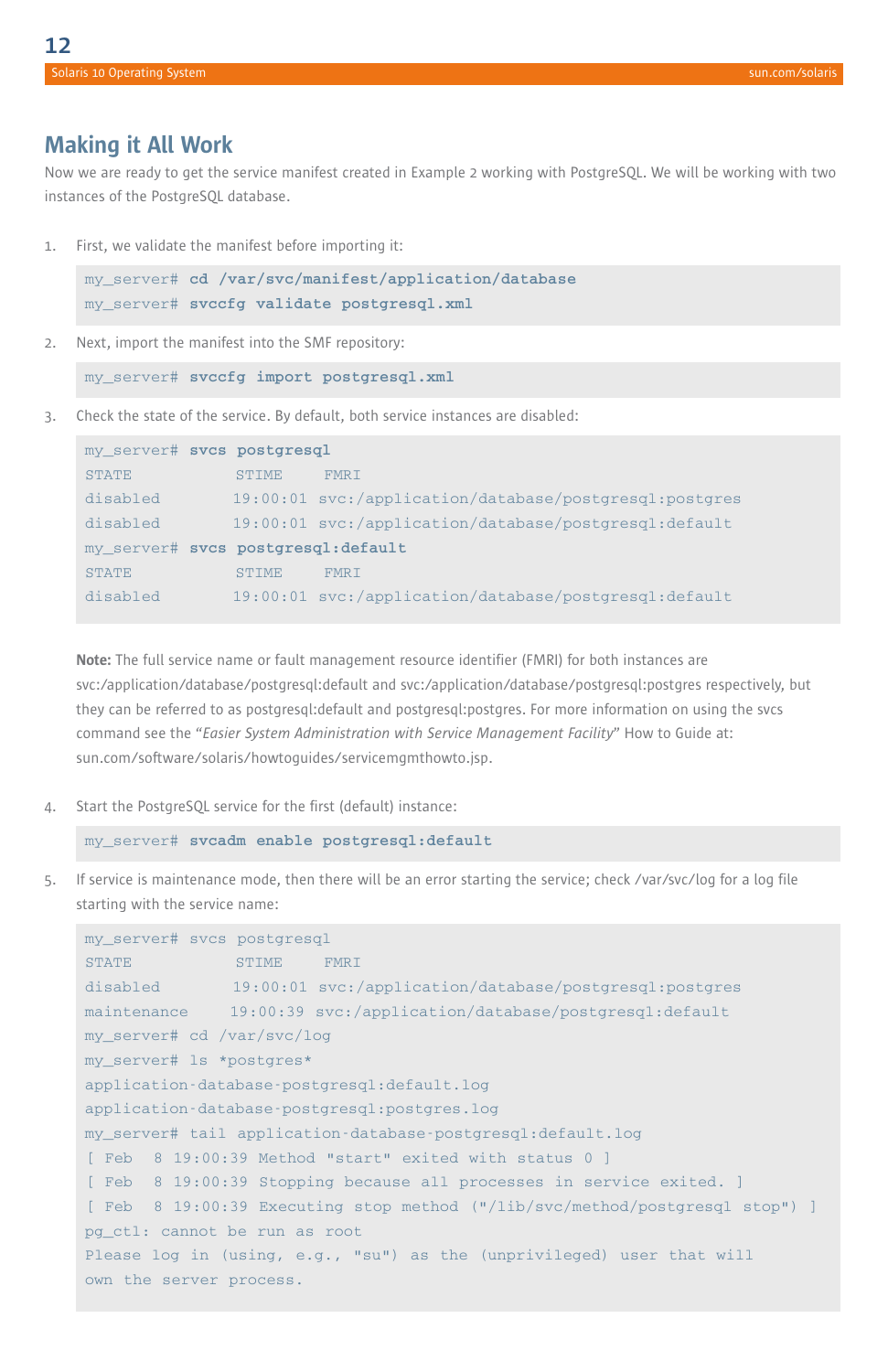[ Feb 8 19:00:39 Method "stop" exited with status 0 ] [ Feb 8 19:00:39 Restarting too quickly, changing state to maintenance ]

From this point on, the PostgreSQL process is controlled by Solaris SMF, and the system administrator can change its state by using the svcadm command. If the service is terminated for any reason, the SMF restarter daemon will attempt to restart it. Note that at system reboot, the PostgreSQL service will be started automatically unless it is disabled, eg., if it has been disabled before the reboot.

6. Start the second instance of the PostgreSQL service:

```
my_server# svcadm enable postgresql:postgres
```
7. Confirm they are working (in this example both instances are working):

|              | my server# svcs postgresgl |                                                          |
|--------------|----------------------------|----------------------------------------------------------|
| <b>STATE</b> | <b>STIME</b>               | FMR T                                                    |
| on-line      |                            | $19:00:01$ svc:/application/database/postgresgl:postgres |
| on-line      |                            | 19:02:38 svc:/application/database/postgresgl:default    |

- 8. You can change any of the configurable properties (user, data, or log) in postgresql.xml dynamically after the manifest has been imported. To do so, you should first disable the service, then change the property value and refresh it, and finally restart the service. The next two examples show how we can change the administrative user and data directory.
- 9. To change the Solaris administrative user to "foo" for the default instance, perform the following steps:

```
my_server# svcadm disable postgresql:default
my_server# svccfg -s postgresql:default setprop method_context/user = "foo"
my_server# svcadm refresh postgresql:default
my_server# svcadm enable postgresql:default
```
10. To change the database cluster directory to "/pgdata" for the default instance, perform the following steps:

```
my_server# svcadm disable postgresql:default
my_server# svccfg -s postgresql:default setprop postgresql/data = "/pgdata"
my_server# svcadm refresh postgresql:default
my_server# svcadm enable postgresql:default
```
## **For More information**

For more information on SMF and Predictive Self Healing, please visit the following websites:

| sun.com/solaris/                                      |
|-------------------------------------------------------|
| opensolaris.org/os/community/smf/                     |
| sun.com/bigadmin/content/selfheal/                    |
| sun.com/bigadmin/content/selfheal/smf-guickstart.html |
| sun.com/bigadmin/content/selfheal/sdev_intro.html     |
| docs.sun.com/app/docs/doc/817-1985/6mhm8o5rl?a=view   |
| samag.com/documents/s=9766/sam0506i/0506i.htm         |
| sun.com/blueprints/0206/819-5150.pdf                  |
|                                                       |